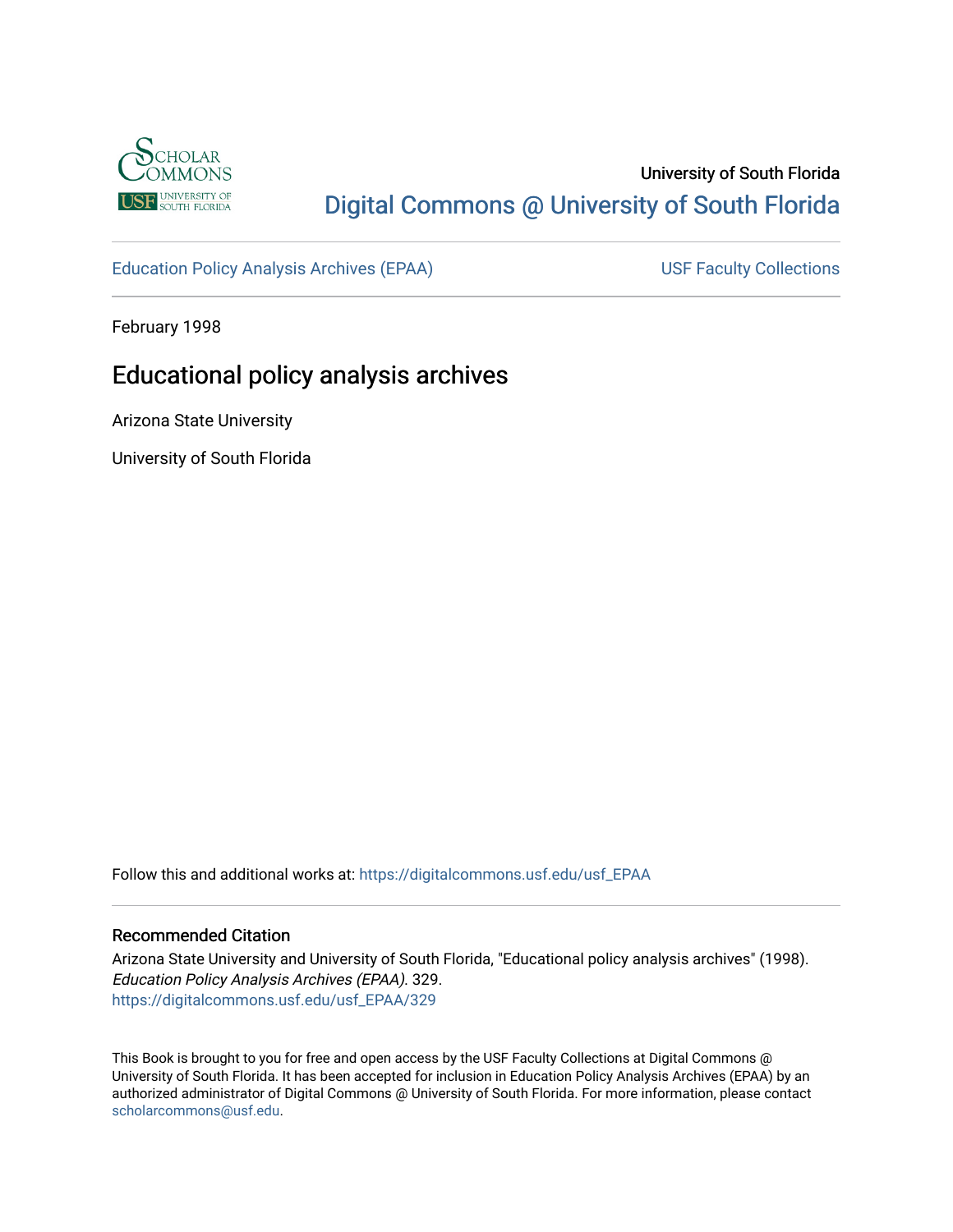# **Education Policy Analysis Archives**

#### **Volume 6 Number 5 February 5, 1998 ISSN 1068-2341**

A peer-reviewed scholarly electronic journal. Editor: Gene V Glass Glass@ASU.EDU. College of Education Arizona State University,Tempe AZ 85287-2411 Copyright 1998, the EDUCATION POLICY ANALYSIS ARCHIVES.Permission is hereby granted to copy any article provided that EDUCATION POLICY ANALYSIS ARCHIVES is credited and copies are not sold.

# **A Remarkable Move of Restructuring: Chinese Higher Education**

# **Fang Zhao**

# **University of Western Sydney Australia**

#### **Abstract**

In this article, the current remarkable trend of institutional amalgamation and the establishment of cross-institutional consortiums in China are examined. The principal purpose of this study is to explore policy options on issues connected with the trend and the significant implications of the trend for the future development of higher education in China. I discuss the outstanding issues raised in the restructuring, the main factors behind them and proposes policy options to redress the adversities of the trend at the end. The article draws on national data as well as a case study. The research reported here is constructive for comparative and empirical research of similar issues in international perspectives.

## **Introduction**

The dilemma between rapid growth of higher education and increasing financial constraints has led to an increasing emphasis on the need to improve efficiency by better utilisation of resources. Like elsewhere, in China, attempts have been made to optimise educational funds through institutional mergers and cooperation between institutions in sharing resources, with the intention of raising student-staff ratios and cost-effectiveness. Between 1992 and 1995, more than 70 institutions were merged into 28 institutions and over 100 institutions set up cross-institution consortiums. (Zhu.Kaixuan, 1995) This remarkable trend is a focus of this paper. Hopefully, the research reported in this paper is constructive for comparative and empirical research of similar issues in international perspectives.

The World Bank (The World Bank, 1987) maintained in a mission report on Chinese universities that an increase in the student-teacher ratio could significantly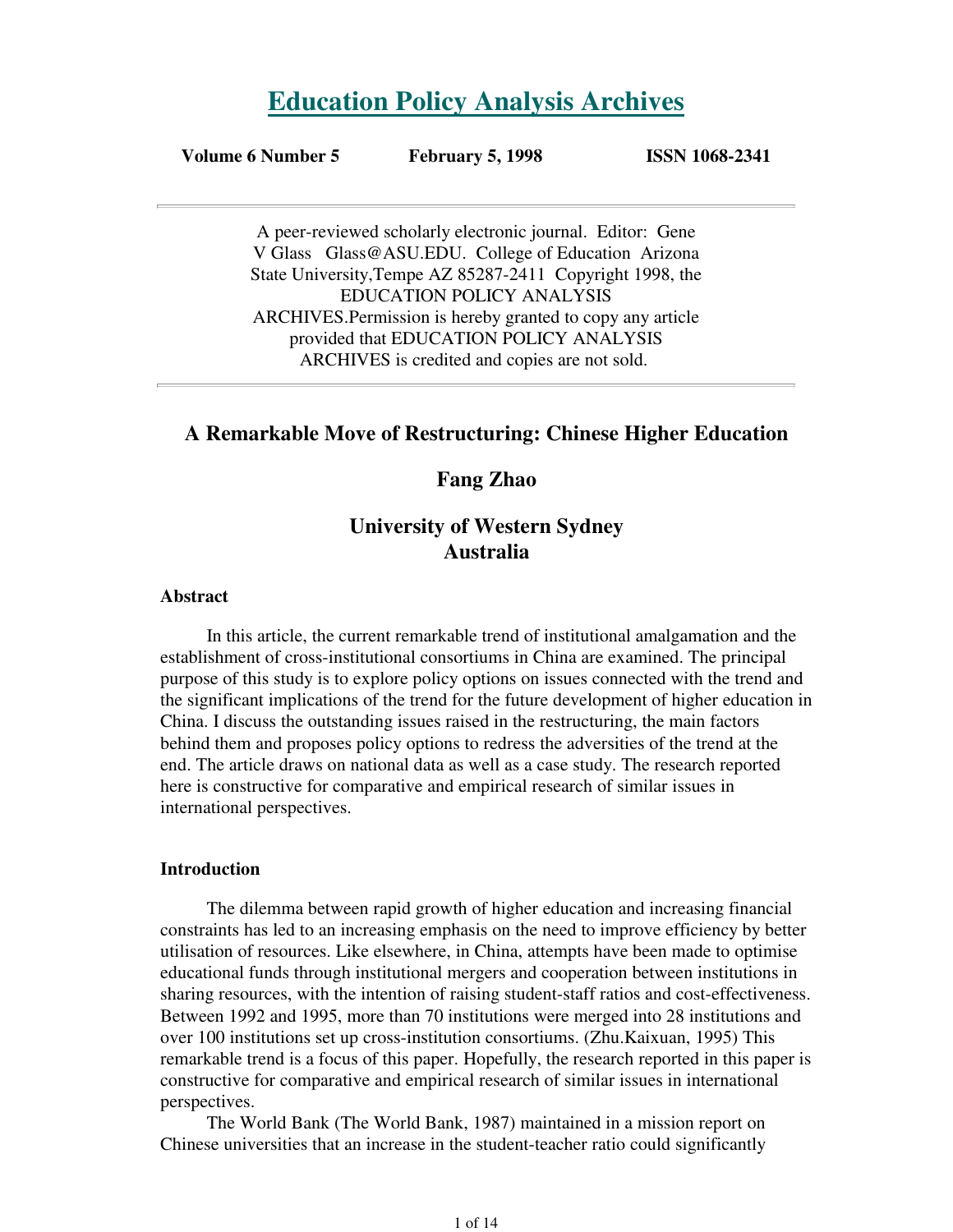reduce unit recurrent cost, given that the ratio in China is much lower than the average ratio in East Asia and the Pacific. Also, it was found after an analysis of data elicited from 136 Chinese universities that there was an underlying relationship between unit recurrent cost and the size of enrollment; and that the larger an institution, the lower unit recurrent cost.

Pennington (1991) held from his experience of Australian amalgamations between universities and colleges of advanced education that many problems and difficulties must be weighed against the benefits which have accrued or may yet accrue on the amalgamations. He pointed out some major problems, such as the risks of loss of independence and diversity of the amalgamated institutions and of collegial commitment and staff's morale. Karmel (1992) suggested that the benefits of larger institutions were not yet established and held that smaller institutions promoted innovation. Williams (1988) cast doubt on "bigger is better," evidenced by some of the greatest universities in Europe and North America which were smaller than the universities in Sydney, Queensland and Melbourne. Gilbert (1991) indicated that amalgamation contributed to the emergence of a larger, more differentiated, less well resourced university sector than its predecessor.

In China, a recurring theme in the current literature is enthusiasm for boosting consolidation and cooperation of higher education institutions, while few articles deal with difficulties and problems underlying the trend. Li Peng (1995), Chinese Premier, suggested that jointly-running institutions including consolidation and cooperation of institutions may optimise educational resources. Zhu Kaixuan (1995), director of the State Education Commission (SEC), proposed that conditions would be created to promote consolidation of those small institutions with a narrow range of specialities and redundant courses; and that those institutions within close proximity but with different disciplines be encouraged to set up cooperative relations in sharing resources, complementing each other and combining disciplines for mutual viability.

Li Zhengyuan (1995), however, had a different opinion that the current pursuit of larger and more comprehensive institutions failed to produce cost-effectiveness and improve the quality of Chinese higher education but caused a false upgrade of education establishments (two-year colleges upgraded as four-year universities when consolidated with universities, for example), duplication and overlapping of organisations, and contrary to expectations, increased staff members due to redundancy. Wang Wenuyou (1995) conducted a survey over 71 institutions in Beijing and concluded that smaller institutions may not be inefficient, and that the efficiency and effectiveness was determined by appropriateness of size of class, rationalised course offerings and fulfilment of enrollment quota.

The brief review of related literature above shows that the movement towards consolidation and cooperation between institutions has both strengths and deficiencies within international perspectives. What remains to be explored, however, are policy options on issues connected with the movement, and significant implications of the movement for future development of higher education in China. This is the principal purpose of this study. The study is based upon evidence in the literature, theory grounded in international debates and a case study.

#### **Higher Education Structure: Post-1977**

It is necessary to briefly overview the development of Chinese higher education in historical perspective before discussing its current trends and issues. In terms of the expansion of higher education, the most remarkable changes occurred following the 1978 economic reform in China. The changes in higher education structure can be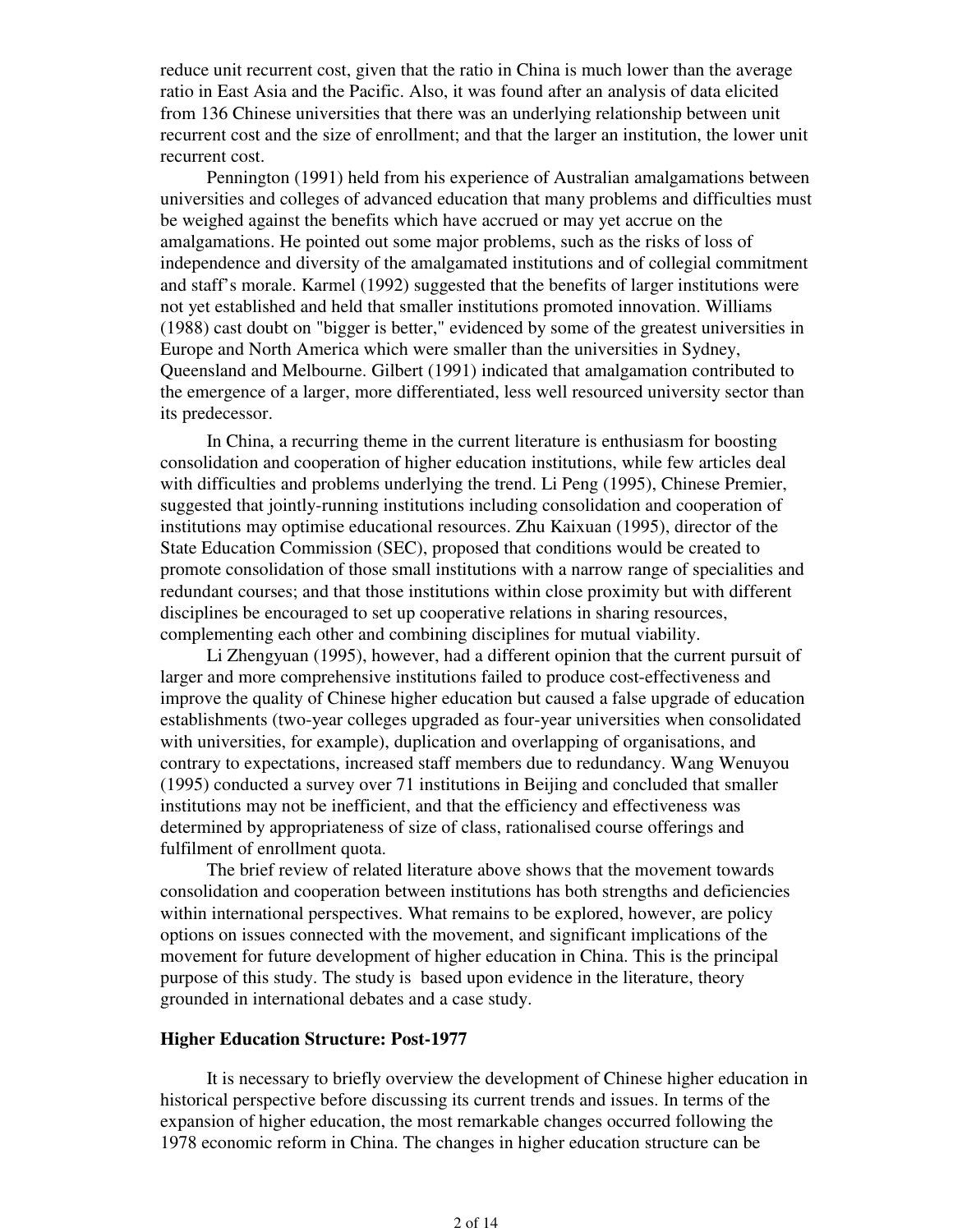divided into two stages as shown in Table I below. At the first stage between 1978 and 1985, the changes were represented by rapid growth in the number of higher education institutions and enrollments. The second stage, post-1985, was characterised by continuously rapid increase in enrollments but relatively stable viability of institutions without any increase in the total of institutions in 1986 and 1995.

| Year | No. of institutions | Total enrollments*<br>(million) | Annual increase<br>(thousand) $Xi$ |
|------|---------------------|---------------------------------|------------------------------------|
| 1995 | 1,054               | 3.05                            | 120                                |
| 1994 | 1,080               | 2.93                            | 290                                |
| 1993 | 1,065               | 2.64                            | 360                                |
| 1992 | 1,053               | 2.28                            | 150                                |
| 1991 | 1,064               | 2.13                            | $-30$                              |
| 1990 | 1,075               | 2.16                            | $-20$                              |
| 1989 | 1,075               | 2.18                            | $\boldsymbol{0}$                   |
| 1988 | 1,075               | 2.18                            | 100                                |
| 1987 | 1,063               | 2.08                            | 90                                 |
| 1986 | 1,054               | 1.99                            | 200                                |
| 1985 | 1,016               | 1.79                            | 340                                |
| 1984 | 902                 | 1.45                            | 140                                |
| 1983 | 805                 | 1.31                            | 130                                |
| 1982 | 715                 | 1.18                            | $-120$                             |
| 1981 | 704                 | 1.30                            | 130                                |
| 1980 | 675                 | $1.17\,$                        | 130                                |
| 1979 | 633                 | 1.04                            | 173                                |
| 1978 | 598                 | 0.86                            | 242                                |
| 1977 | 404                 | 0.63                            |                                    |
|      |                     |                                 | $X = 135$                          |

# **Table I Development in Institutions and enrollments: 1977-1995**

*s=123*

Sources: Ministry of Education and the State Education Commission (1984, 1991); The State Statistic Bureau (SSB) (1992-1996)

\*Note: Including all undergraduate and graduate students on campus.

Table I indicates that the average annual growth (arithmetical mean) in enrollments between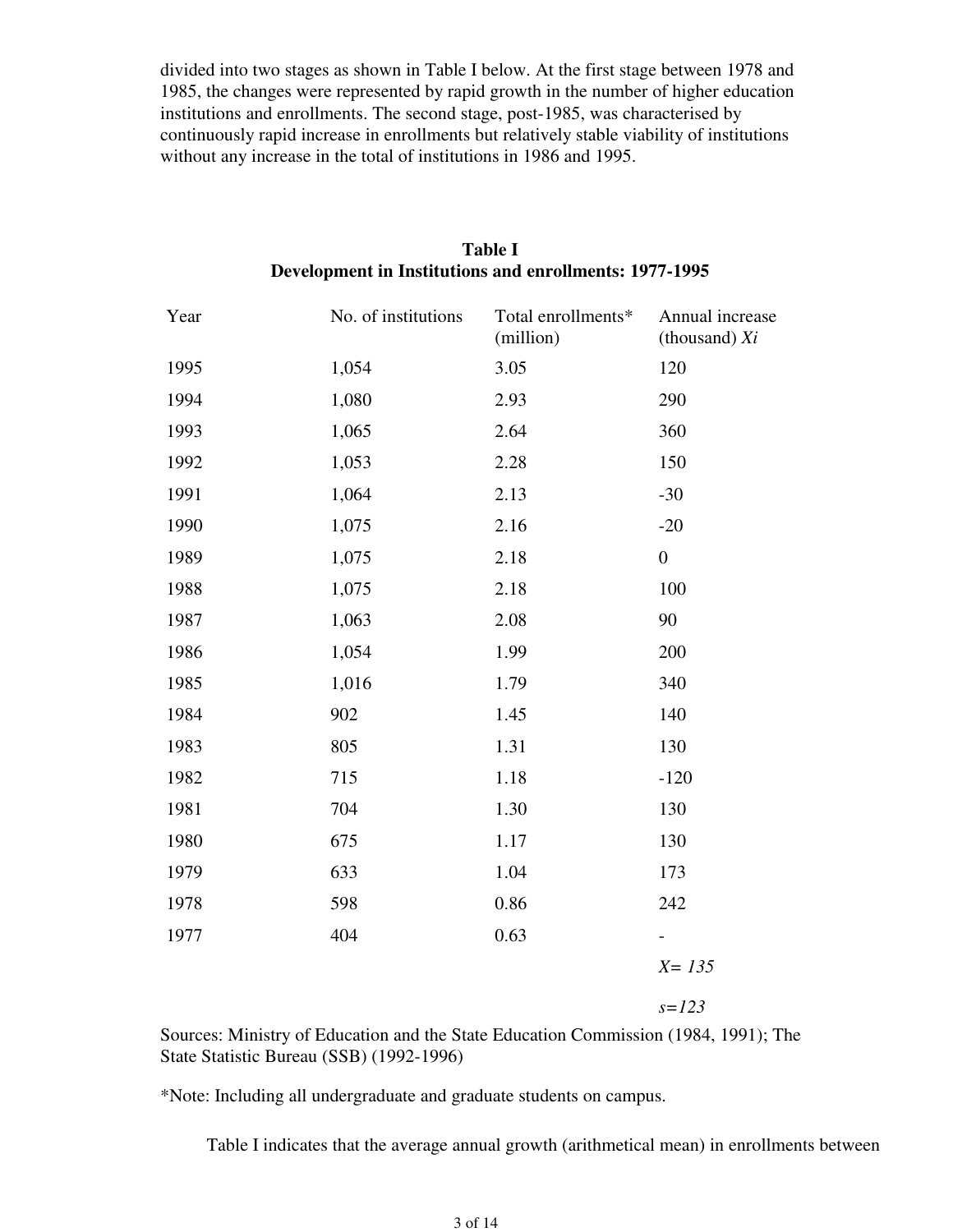1978 and 1995 is 135,000 but the growth is extremely uneven with a large standard deviation of 123,000. The fluctuations included negative growth in 1982 (when students in the first major rise in intake in 1978 graduated) and in 1989-1991 (due to three consecutive years' economic entrenchment). Table I also shows that at the first stage of seven years (1978-1985), 612 institutions, over a half of the total institutions formed within 47 years since 1949, emerged, leaving no increase in numbers of institutions during the following ten years. The rapid emergence of 612 institutions was mostly through upgrading former secondary colleges and polytechnics. The dramatic and rapid growth in institutions was intended to accommodate an unprecedented expansion of enrollments without much consideration of the actual capabilities of those newly upgraded institutions. Most of them were relatively small in size of enrollments as shown in Table II and not well supported in both human and financial resources as disclosed in the Chinese press (Ribao, 1985).

It was reported that in 1986, 90 percent higher education institutions were below the standard required for an education institution set by the State Council in that year, in terms of staff quality, teaching and research facilities and equipment, student accommodation and libraries. It was believed that it was the devolution of accreditation of two-year colleges and polytechnics to local governments that contributed to the rapid growth in institutions with poor quality before 1987 (Zhongguo Jiaoyubao, 1991).

# **Table II Frequency Distribution of Institutions by Size of Enrollments: 1978-1990**

| Year Total 300 |        |        |             |        | 301-500 501- 1001-1500 1501-2000 2001-3000 3001-4000 4001-5000 5001 |        |        |        |
|----------------|--------|--------|-------------|--------|---------------------------------------------------------------------|--------|--------|--------|
| insti-         | $-\&$  | $(\%)$ | $1000 (\%)$ | $(\%)$ | (%)                                                                 | $(\%)$ | $(\%)$ | &      |
| tutions below  |        |        | $(\%)$      |        |                                                                     |        |        | over   |
|                | $(\%)$ |        |             |        |                                                                     |        |        | $(\%)$ |
| 1990 1,075 5.4 |        | 7.3    | 20.7 21.3   | 13.6   | 16.0                                                                | 6.51   | 2.7    | 6.6    |
| 1988 1,075 5.6 |        | 8.0    | 21.9 20.7   | 13.7   | 14.0                                                                | 6.2    | 3.3    | 6.6    |
| 1986 1,054 9.4 |        | 9.0    | 22.8 19.3   | 12.5   | 12.6                                                                | 5.2    | 3.0    | 6.2    |
| 1984 902       | 12.3   | 10.3   | 28.4 20.2   | 9.2    | 10.8                                                                | 4.8    | 2.3    | 4.3    |
| 1982715        | 8.4    | 9.7    | 31.0 17.9   | 11.2   | 10.9                                                                | 5.5    | 3.6    | 1.8    |
| 1980675        | 11.7   | 8.0    | 30.2 17.0   | 11.4   | 11.1                                                                | 4.7    | 3.3    | 2.1    |
| 1978 598       | 16.6   | 12.5   | 29.1 16.4   | 10.4   | 8.7                                                                 | 4.7    | 1.0    | 0.7    |

*Sources: Adapted from the State Education Commission (SED) and the Ministry of Education, (1984-1991)*

Table II provides detailed statistical information about changes in size of enrollments or size of institutions between 1978 and 1990 (no national and official data available after 1990). In 1978, institutions with 501 to 1,000 students accounted for 29.1 percent of all institutions, the modal percentage, followed by institutions with fewer than 300 students; whereas in 1990, the biggest percentage of all institutions, 21.3 percent, accrued for institutions with a range of 1,001 to 1,500 students, followed by 20.7 percent of institutions with 501 to 1,000 students.

# **Table III Cumulative Frequency Distribution of Institutions by Size of Enrollments: 1978-1990**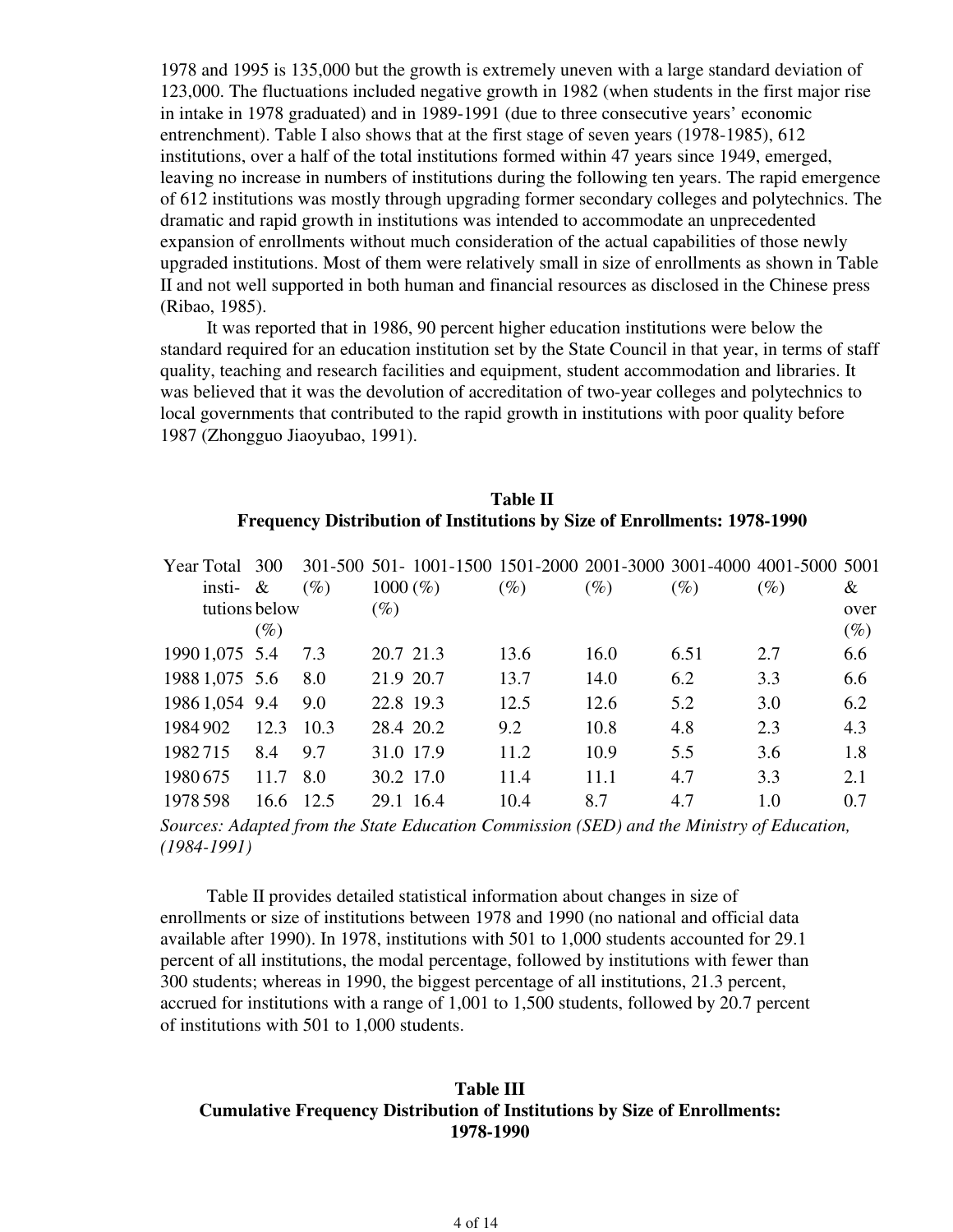| Year | l or |      | 301 501 1001 1501 2001 3001 4001    |      |               |               |               |               | 5001     | Mdn.       |
|------|------|------|-------------------------------------|------|---------------|---------------|---------------|---------------|----------|------------|
|      | more | 0r   | 0r                                  | 0r   | <sub>or</sub> | <sub>or</sub> | <sub>or</sub> | $\alpha$      | $\alpha$ | enrollment |
|      | $\%$ | more | more                                | more | more          | more          | more          | more          | more     |            |
|      |      | $\%$ | $\%$                                | $\%$ |               | $\%$ %        | $\%$          | $\%$          | $\%$     |            |
| 1990 | 100  |      | 94.6 87.4 66.7 45.4 31.8 15.8 9.3   |      |               |               |               |               | -6.6     | 1393       |
| 1986 | 100  |      | 90.6 81.6 58.8 39.5 27 14.4 9.2 6.2 |      |               |               |               |               |          | 1229       |
| 1982 | 100  |      | 91.6 81.9 50.9 33                   |      |               |               |               | 21.8 10.9 5.4 | -1.8     | 1026       |
| 1978 | 100  | 83.4 | 71                                  | 41.9 | 25.5 15.1 6.4 |               |               | 1.7           | 0.7      | 862        |

*Sources: Adapted from the State Education Commission (SED) and the Ministry of Education, (1984-1991)*

Table III further displays a clear trend of development towards bigger institutions. In 1978, only 0.7 percent of institutions had an enrollment of more than 5,000 students but in 1990, the number of such institutions rose to 6.6 percent. In 1978, 83.4 percent of institutions had more than 300 students and the number rose to 94.6 percent in 1990. Also, the median enrollment was only 862 students and it rose to 1393 in 1990, an increase of 61.6 percent. Despite the increase, only about 15 percent of institutions had more than 3,000 students in 1990 and much fewer prior to 1986.

In 1986, to restrain the extremely fast growth in institutions and improve the quality of higher education, the State Council circulated the Provisional Regulations on Establishing Higher Education Institutions, and revoked the accreditation of higher education by local governments. In 1988, the State Education Commission issued another policy paper to reinforce the quality standard on higher education institutions set by the State Council in 1986 (Zhongguo Jiaoyubao, 1991, October 8, p. 1).

As shown, since 1986, the emphasis on the expansion of higher education began to be shifted from setting up new institutions to adjustment of the structure of existing institutions. Confronting serious tensions raised in the first seven years of expansion, such as growth versus quality and expansion versus cost-effectiveness, the central government also sent a clear message to the higher education sector that no encouragement would be made to build new institutions in the next five years, and that expansion of enrollments was to be achieved through tapping the existing resources and extending the existing institutions (Li, Peng, 1986). Under the guideline of this policy proposal, the exuberant growth of institutions was eased and a trend towards larger institutions began to take shape as shown in Tables I, II and III.

#### **A Recent Trend and Corresponding Issues**

A brief overview of the Chinese higher education structure above illustrates that a large gap exists between the rapid growth in participation in higher education, (that is, the national enrollments) and the enrollment capacities of individual institutions which had only limited expansion. The national enrollments increased by 148 percent from 0.86 million in 1978 to 2.16 million in 1990, but the median enrollment of individual institutions rose only 61.6 percent during the same period, as shown in the above tables. Additional enrollments had to be accommodated through the building of new institutions, a costly strategy compared with the expansion of existing institutions. Hence there was an urgent need to enlarge the enrollment size of institutions so as to accommodate the rapid growth in participation in higher education. As the total government revenue as a ratio of GNP was continuously declining from 32.2 percent in 1978 to 21.8 percent in 1985 and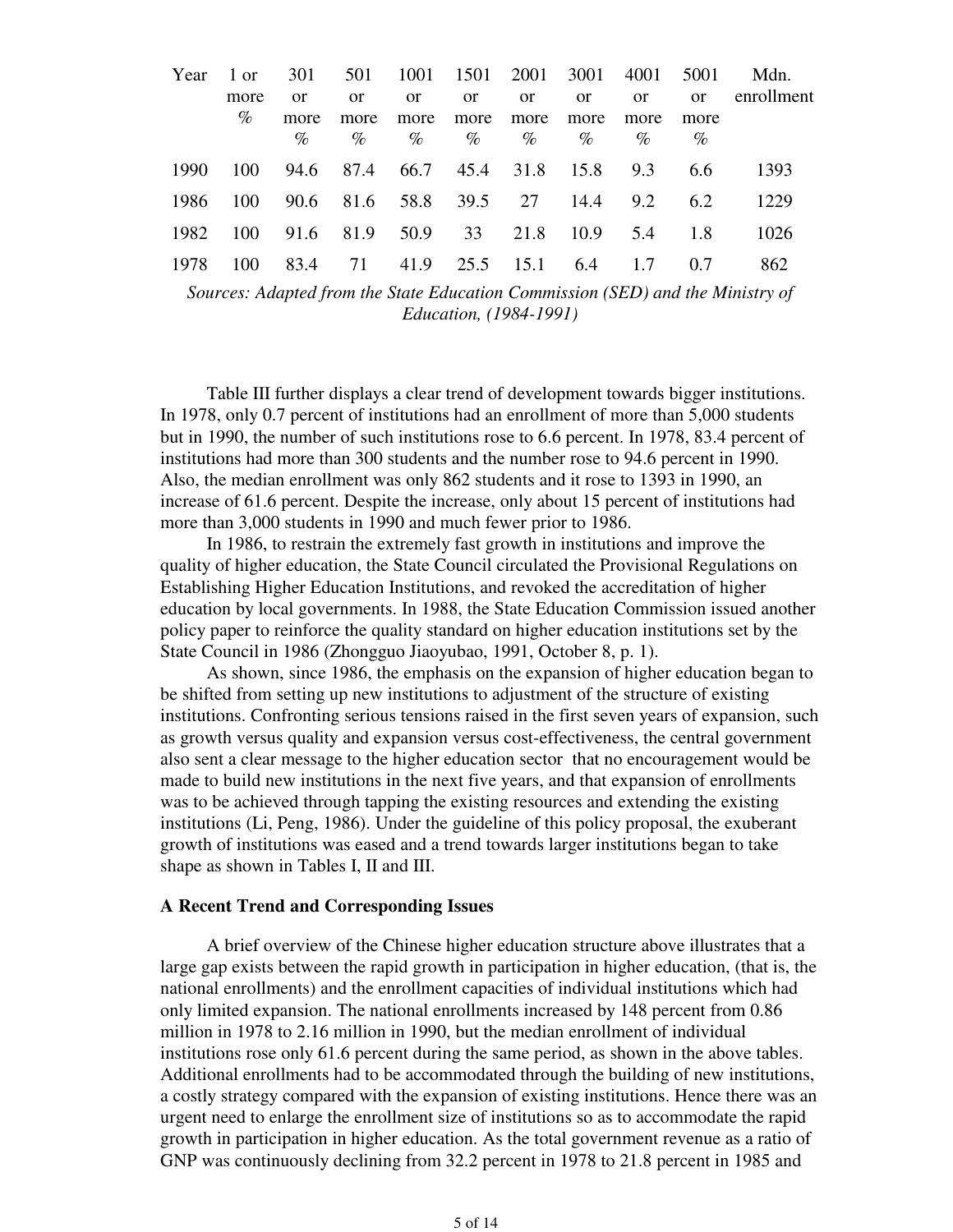to 17.2 percent in 1992 (Zhongguo Jiaoyubao, 1994, October 6, p.1), it was getting harder for the government to afford building new institutions than to enhance the capacity of existing institutions. The financial constraint was a major driving factor for a shift towards institutional consolidation and cooperation with the intention of achieving cost-effectiveness and optimisation of resources.

As early as 1986, the first cross-institution consortium was set up in Beijing which has the largest number of institutions as a municipality in China. The consortium was composed of eight higher education institutions with a total enrollment of 47,000 students and fixed assets of 0.6 billion RMB. The eight institutions set up close cooperative relations in a number of areas, including open access to laboratories, libraries and lecture, exchanging academic staff and teaching materials, cooperation in research and joint-training staff (Zhongguo Jiaoyubao, 1987, July 7, p.1).

However, the development of such cross-institution consortiums was very slow and few and far between, and there was no official report on institutional consolidations before 1992. In late 1992 and early 1993, the Central Government proposed a new round of reform in higher education by concentrating on higher education management. As a part of the reform, consolidation and cross-institution cooperation were highly recommended by the government as a means of optimization of resources (Li, 1995; Zhongguo Jiaoyubao, 1995, July 12, p.1; Zhu, 1995). The most dynamic development of such structural changes occurred in 1995 and prevailed in almost every province in China. In major cities such as Beijing, Shanghai and Guangzhou, where there were more institutions than in other areas, institutional mergers and cross-institutional cooperation were growing more vigorously. In terms of the latest statistical information, more than 70 institutions got involved in institutional mergers, among which 42 institutions consolidated in 1995; and about 100 institutions joined in cross-institution consortiums (Zhongguo Jiaoyubao, 1995, November 24, pp.1-2). In the writer's view, the waves of such consolidation and cooperation will shake up the entire structure of Chinese higher education over the next few years. The significance of restructuring cannot be too great for the future viability of Chinese higher education.

There exists a common belief that institutional consolidation helps achieve cost-effectiveness and optimization of the insufficient resources supplied to higher education, through raising student-teacher ratios, reducing waste and redundancy, and sharing resources (Clark and Neave, 1992). It was on the basis of this common belief that consolidation and cross-institution cooperation were initiated and developed in China. As the trend of consolidation and cross-institution cooperation started not long ago and is still in progress, it is too early to locate much evidence of the actual outcomes of the structural changes. The following discussion is based upon both potential and realities.

In 1995, Shanghai boasted a total of 45 higher education institutions with about 140,000 students on campus. The average enrollment for each institution was 3120 students. However, there were 23 institutions whose enrollments were below 2000 students and 11 institutions with fewer than 1000 students. In the light of a government's plan for restructuring higher education in Shanghai, the 45 institutions will be consolidated into 30 institutions with an average enrollment of over 4680 students. The capacity of enrollment of each institution will increase by 50 percent (Zhongguo Jiaoyubao, 1995, December 4, p.1). It is evident that consolidation is likely to enlarge the institutional capacity of enrollment. But the capacity is also determined by other important factors such as popularity of course offerings, quality and morale of staff, teaching and research facilities, student services, etc. Besides, cost-effectiveness is achieved through increasing student-teacher ratios and removing redundancy. The above mentioned plan did not deal with this sensitive issue, that is, how much redundancy would be cut to achieve efficiency, as student-teacher ratios were very low with around a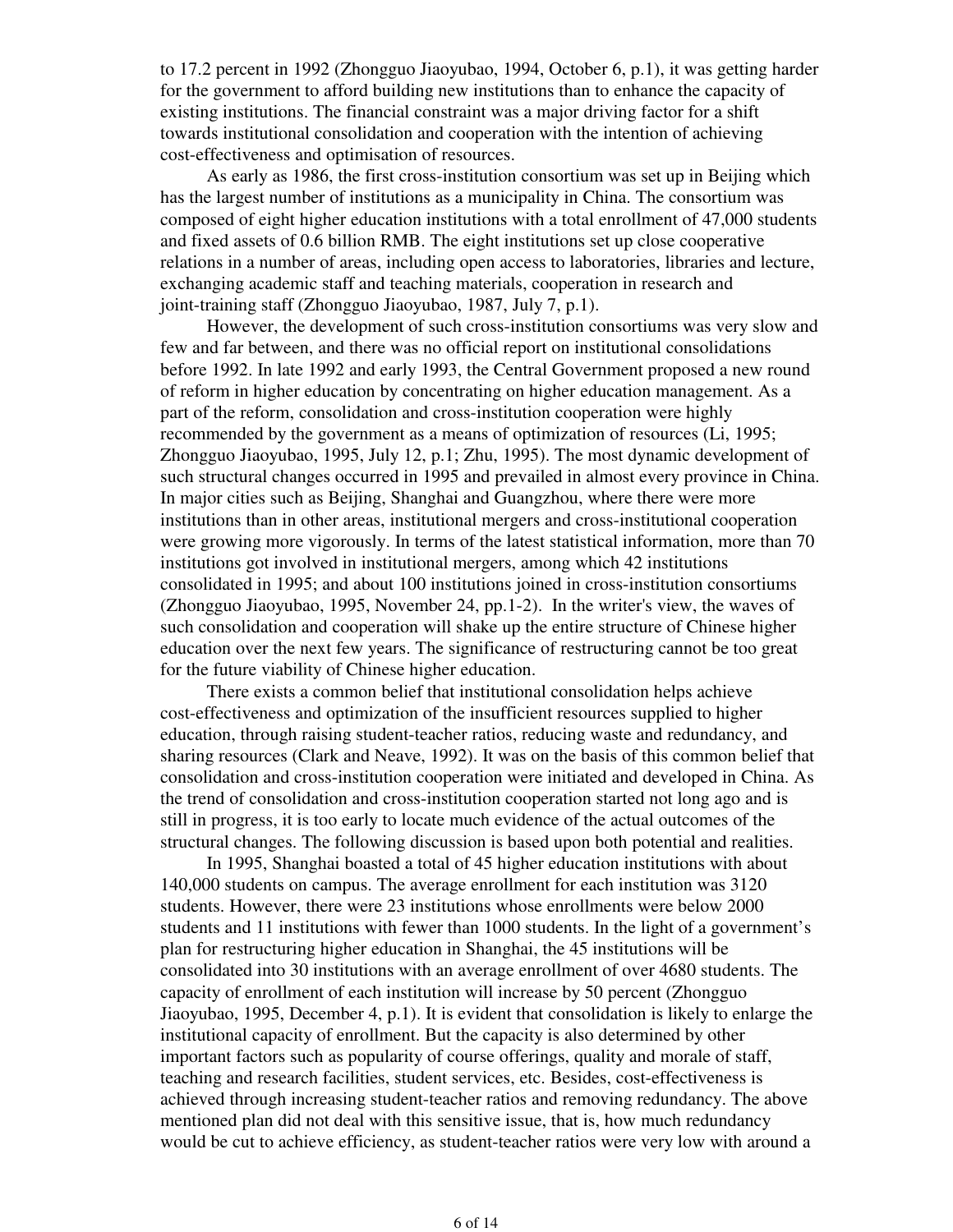7.3:1 ratio nationally by the end of 1995 (SEC, 1996).

There was a news report about increasing student-teacher ratios from 5.5:1 in 1991 to 8.1:1 in 1994 through restructuring higher education institutions administered by the Ministry of Internal Trade in China (Zhongguo Jiaoyubao, 1994, August 25, p.1). This is one of a few successful cases reported as having achieved a relatively high ratio of students and teachers through consolidation.

In a World Bank mission report on Chinese universities in the late 1980s, it was found that substantial economies of scale existed in university operations in China. By a statistical analysis of data submitted from 136 Chinese universities, the mission reported that there was a generally declining average recurrent cost for institutions of larger size in the 136 universities. Based upon the sample of the 136 institutions, the mission also made a simulated measure of the effect of increases in enrollment and in student-teacher ratios on recurrent costs in six different kinds of institutions with a simulated enrollment range from 500 to 15,000. The results suggested that there were significant savings in terms of lower average unit cost up to a level of about 8,000 to 10,000 students and further expansion would lead to less substantial reductions in unit costs. The results also displayed that much higher savings would be produced if student-teacher ratios of 8:1 by 1990 and 12:1 later could be achieved in terms of an approximate target set by the SEC, closer to an international average. So the mission recommended that smaller institutions operating in close proximity should consider the possibility of consolidation under a single administration (World Bank, 1987).

As shown above, the realised and potential benefits of larger institutions imply greater opportunities to expand higher education by tapping existing resources without injecting additional funding. The World Bank survey also provided evidence in favour of larger institutions and raised student-teacher ratios to produce substantial savings. However, the above reports including that of the World Bank failed to look at or estimate possible difficulties and problems institutional consolidation may raise in practice. A case study of a cross-institutional consortium, a loose federal model of consolidation in fact, is illustrated below to highlight the issues accompanying consolidation.

## **A Case Study**

(This case study drew heavily on an official journalistic report published in Zhongguo Jiaoyubao, 1995, April 20, p.3.)

In early 1994, five higher education institutions in Beijing founded a cross-institution consortium called "Eastern University City." The five institutions were Beijing Chinese Medicine University, Beijing Chemical Industry University, Foreign Trade and Business University, Beijing Fashion Design Institute and China Finance Institute. The consortium had one central governing body as a coordination and supervision commission to manage overall business of the consortium. Under the central governing body, there were six sub-committees in charge of academic and administrative affairs, institutional industry and business, and student and staff services of the consortium. The five member institutions still retained their own full administrations, which were separately funded and governed by five different state ministries.

On the foundation of the consortium, the five member institutions reached an agreement on cooperation in a number of areas. The agreement included setting up common basic courses, exchanging faculty members, combining library and laboratory resources, credit transfer, cooperation on research projects and on trading and transferring research products, sharing research achievements, sharing student and staff services, and jointly building and sharing student and young staff residences, and the like.

One year later after the foundation of the consortium, a survey was conducted over the progress of the consolidation. It was found that very limited cooperative programs had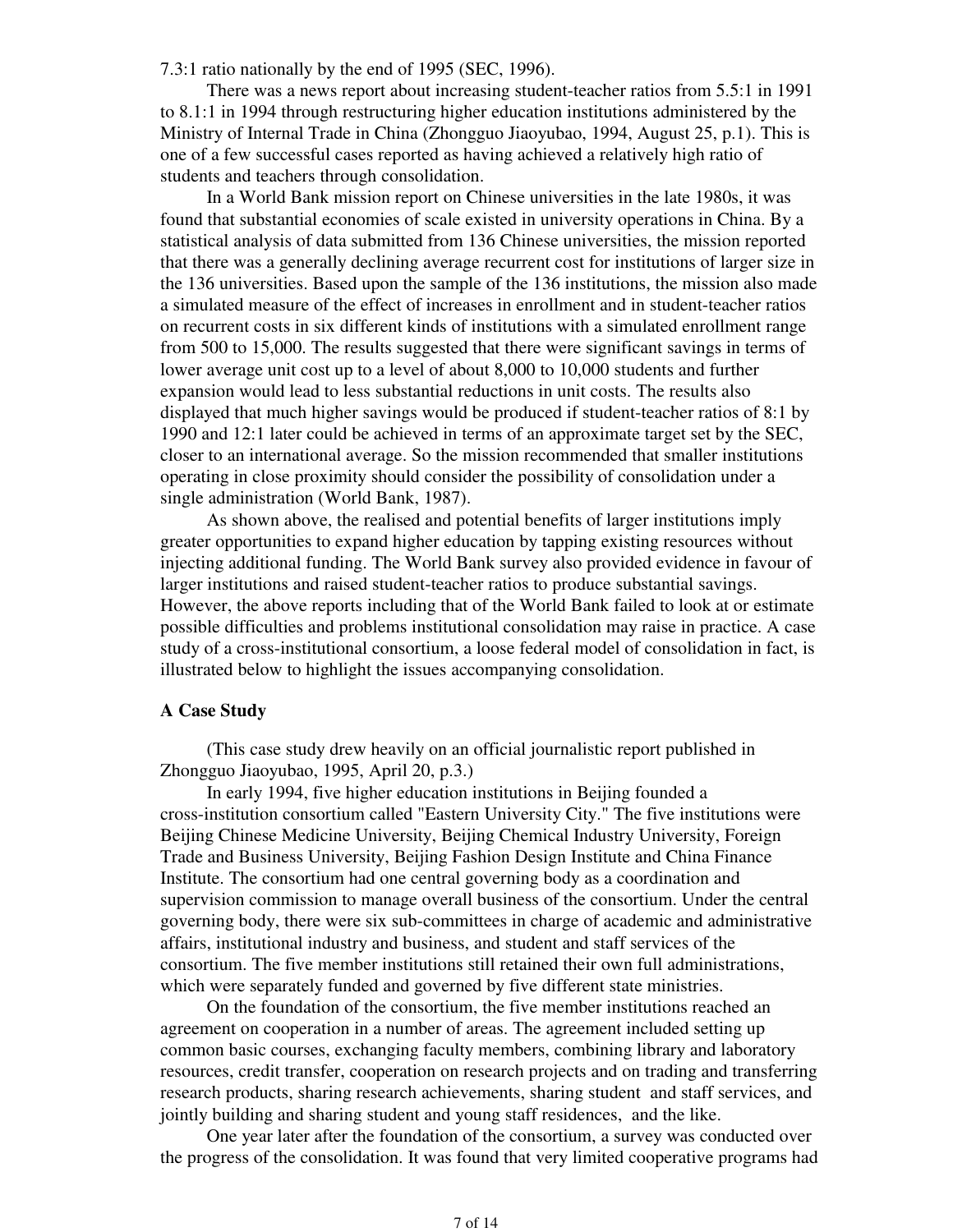materialized but most of the agreed cooperation was not implemented and some cooperative activities failed to achieve the desired results. Of the materialized cooperative programs, the most successful was the operation of the Eastern University City Credit Union which attracted 30 million RMB from each member institution and other investors in one month after its foundation and seemed to have a prosperous future.

However, difficulties and problems were raised when it came to other cooperative areas. As far as exchanging staff was concerned, few arrangements could be made because the five institutions had the same problems of over-supply of staff for some courses and under-supply of staff for other courses. Also, because it was often too late to make changes in overall staff arrangements when the five institutions submitted to coordinating committees their respective staff arrangement plans, as any changes would cause conflict in lecturing timetables of teachers.

As to sharing library and laboratory resources, it was hard for students and staff to use other member institutions' libraries and laboratories due to some complicated approval procedures. Cooperation on research was also infrequent because it was difficult to obtain joint-research grants from the five government agencies which funded and administered each of the five institutions. When it came to consolidation of staff and student services, no progress was made as a result of lack of profits and fears of loss of jobs on the part of the staff who worked at the services. Also, the plan to build shared student and staff residences for the five member institutions failed, due to financial stringency

The above brief description of the findings illustrates that institutional consolidation and cooperation are complicated processes involving full commitments and great efforts of every participant in the agreed areas - teaching, research and services. Problems raised in the processes of the consolidation of the five institutions can be summarized as:

- lack of a powerful central administration with clearly-defined roles and responsibilities to ensure cooperation plans were enforced;
- lack of materialized support rather than the rhetoric of approval from
- the government agencies which administered the participating institutions to inject sufficient funds into the consolidation;
- pre-occupation with quick economic returns from consolidation;
- fears of losing jobs because of the potential redundancy caused by consolidation;
- concern about losing institutional status; and
- consumption of time in consolidation processes.

These problems may be relevant to other institutional consolidations and cooperation. Failure to realize and solve those problems has led to a loose federal arrangement of the five member institutions, which obviously increased administrative cost with a new central superimposed administration, contrary to the initial objective of achieving greater savings through consolidation. Given that little sharing of resources was realized and few cooperative programs were completed as shown above, the consolidation of the five institutions was in fact unsuccessful and resulted in a nominal rather than an actual consolidation.

This case study, though it may not apply to the entire trend and issues, implies that many difficulties and problems exist such as those of administration, funding and culture in the processes of consolidation and cooperation. The difficulties and problems inherent in the processes need to be fully understood so that positive outcomes can be achieved, and adversities be minimized.

## **Policy Options**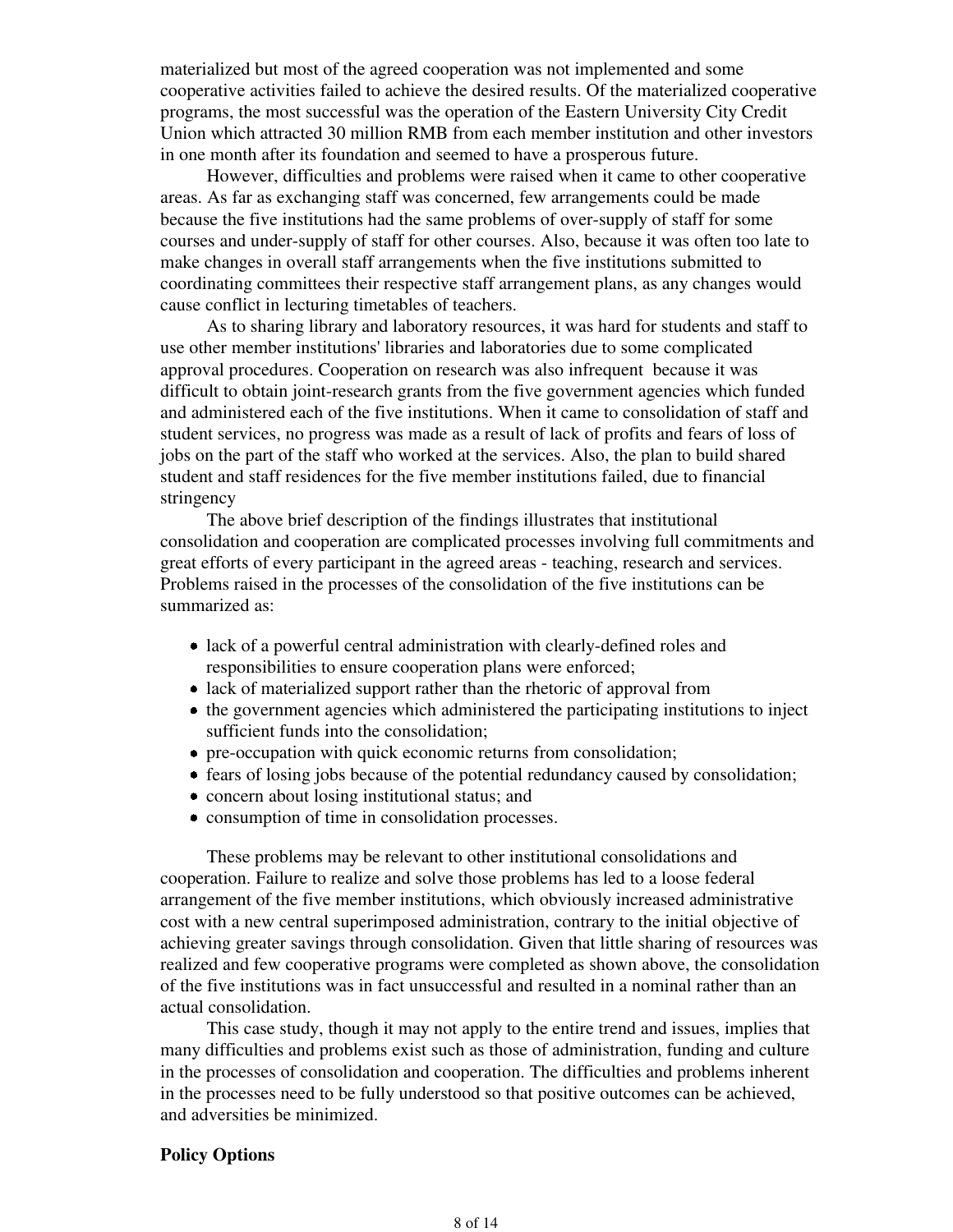A further analysis of the factors causing the problems in the processes of consolidation and cooperation reveals that there exist some serious weaknesses in the current higher education management system in China. Firstly, consider the problems of administration. Higher education institutions are under the jurisdictions of different government agencies, each of which independently funds and administers a number of institutions. These institutions become in fact subordinates and properties of a certain government agency. If institutional consolidation and cooperation was implemented between institutions under different government agencies, it would be much harder to succeed, as with the case of the five institutions, because greater bureaucracy and more consideration of each government agency's interests would be involved.

To alleviate the adversity, institutional autonomy should be respected by more than lip service from the government agencies. Institutions should also change their tradition of excessive reliance upon the government and keep an "arm's distance" from the government. Fully-fledged institutional autonomy facilitates processes of consolidation and cooperation between institutions under the jurisdiction of different government agencies. This is because institutional freedom facilitates the development of administrative and educational links between institutions without interference of the government agencies concerned. Institutional autonomy when fully implemented can also weaken and modify the current artificial demarcation of external administration over institutions in the system. The artificial demarcation in the current management system has led to considerable waste and managerial inefficiency in terms of duplication and overlapping of course offerings in institutions under different government's agencies and redundancy of bureaucracy.

Secondly, consider problems of funding. The current funding formula in China is still a student-number based one which makes it hard for academics to obtain research funds, let alone get funds for joint research projects between consolidated institutions. This problem may be partially solved through government's earmarked grants and especially through the sale of academic services to industry/business. But funding for basic fundamental research still relies on the government's support, as industry/business will be more interested in research projects with immediate economic returns.

Now that funding difficulty restricts the development of consolidation, the government should provide adequate infrastructure resources for consolidation and cross-institutional cooperation if it believes that such consolidation and cooperation will achieve more economic and social returns in the long run. Also, resource allocation within institutions needs to be improved. Financial responsibility should be delegated to academic departments and research centres to facilitate cross-department collaboration and/or joint research, if this has not been realized. The government should also consider a shift from financing research jointly with teaching to funding it separately to ensure fundamental research and also to provide a springboard for the attraction of supplementary research funds from consumers of research products. The sale of academic services has been evidenced to be a major supplementary source of income for many institutions in China (SEC, 1995), thus alleviating financial stringency of institutions. If a full integration of academic services is fulfilled between institutions, greater savings can be produced by sharing administrative and physical resources, such as having a single administration and joint use of research facilities and equipment.

Thirdly, the cultural problems of consolidation are as important as those of administration and funding discussed above. Efficiency and effectiveness in consolidation can only be achieved where staff fully accept each other, where there is acceptance of common purpose, and where staff are fully committed to a consolidated institution. As reported in the consolidation of the five institutions in Beijing, lack of staff's commitment was partially conducive to the failure of consolidation. When interviewed, some staff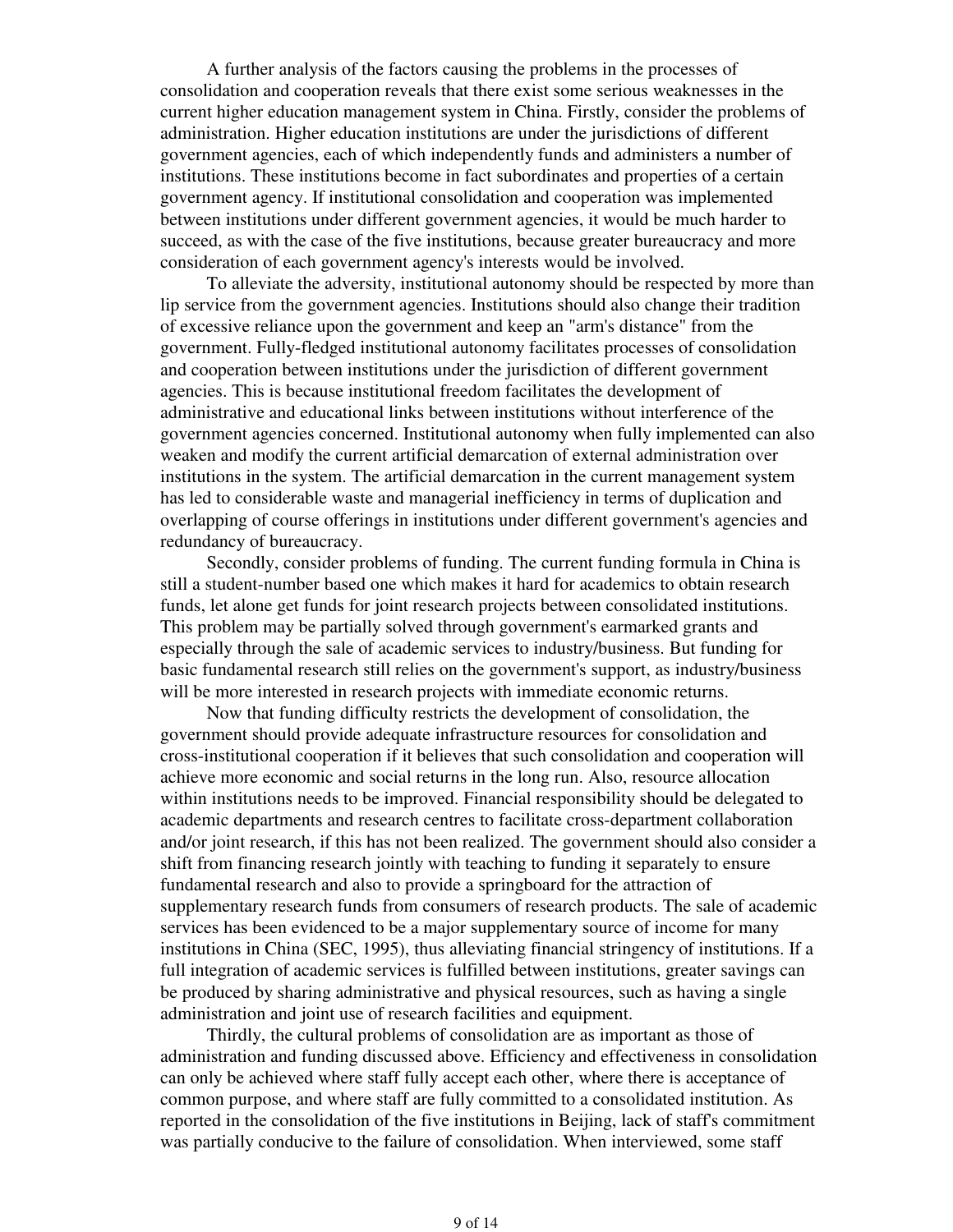expressed their indifference to the consolidation and some revealed their fears of losing status and even jobs (Zhongguo Jiaoyubao, 1995, April 20, p.3).

A possible solution is to promote changes in attitudes and enhance morale of staff. A positive environment for consolidation can be created through convincing arguments and evidence on the benefits for students, staff and institutional management that can accrue from institutional consolidation. Financial incentives and administrative discipline should also be enforced to assist the solution. Furthermore, there should be a collegial and democratic process of decision making on major issues within an institution such as whether to institute consolidation or not. The faculty participation in governance is also an option to enhance staff's spirit or commitment to what they choose to do.

Finally, geographical contiguity, educational links and administrative links are all important factors for implementation of consolidation and cooperation. If consolidation and cooperation is instituted between institutions with these links, it is more likely to succeed in achieving significant cost savings and effectiveness. This can be justified in terms of savings in administrative costs through a single central administration that controls several entities in close proximity and under a common government agency. Consolidation with educational links reduces duplication and overlapping course offerings, as redundancy can be removed through sharing staff between institutions that offer common educational programs. But savings can also be produced by a group of institutions offering complementary courses, because sharing existing resources is much less expensive than setting up a wide range of new courses by each institution. The rationale for consolidation lies in educational and economic benefits of broader institutional profiles, readier access to physical resources and more extensive equipment and facilities. The full benefits will require strong links between institutions in the three aspects: closer location, a common government administration, and common or complementary educational programs.

Notwithstanding the significance of the three factors influencing consolidation, there are other alternative possibilities for institutions to achieve both educational and economic benefits. The writer of this paper suggests the following three models warrant investigation.

#### *Agreement Model*

In this model, sharing human and/or capital resources is achieved by agreement between institutions without loss of institutional identity. The rationale for this model is its flexibility, voluntary collaboration and maintenance of diversity. Institutions in this model are free to seek academic partners and facilities from any institutions without artificial barriers of identity. There can be a variety of cooperative models at each level of institutions - cross-institution consortiums, cross-department consortiums, common staff development, joint research programs, reciprocal services, joint use of buildings and sporting fields, etc. Since any cooperation in this model is based upon formal and informal agreements between voluntary partners, some administrative and cultural problems and difficulties raised in consolidation will be avoided. The diversity of institutions is retained as no change of institutional identity is involved in this partnership.

## *Sponsoring Model*

This model represents an arrangement between a large, well-established and well funded institution and a fledgling institution or a poorly funded one. The sponsoring institution provides substantial academic and physical support for the sponsored institution to develop to fully-fledged status. This sponsorship has the outstanding advantage of making full use of existing and potential resources of the sponsoring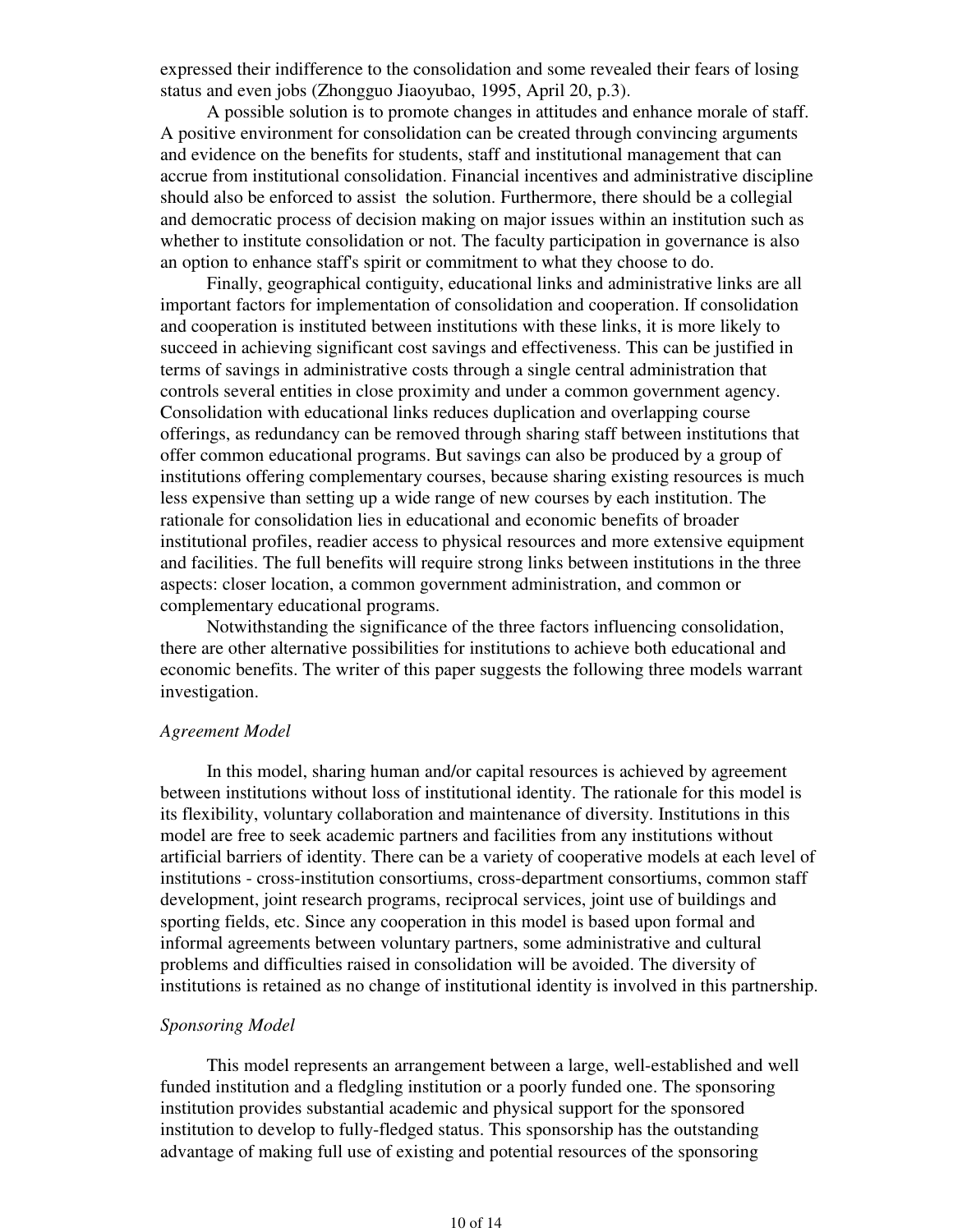institution to reduce its potential redundancy. Another advantage is that the academic cultures of both the sponsored and the sponsoring interact in this model. Last, there are no risks of changing or losing institutional status or identity in the cooperation.

## *Government Model*

Government model refers to a government funded and run project. The local government builds up common teaching and research facilities, libraries, student and staff residences and living services that are accessible to all institutions in a local area. The local government funds and runs these facilities through levying an educational tax from local enterprises and residents and through charging institutions a sum of below-market service fees. This model applies to medium and large cities where more institutions are gathered. There are four potential advantages to be seen in adopting this model. First, resources are concentrated in this way rather than scattered in each institution. Second, the concentration of resources promotes the highest quality of teaching and research and alleviates severe shortages of student and staff residences and services, as only concentrated funding can afford to do so in the current financial stringency in China. Third, the accessibility of those facilities helps optimize the use of resources rather than having them under utilized in single institutions. Finally, a single government management of those facilities reduces disputes that may occur in using the facilities between institutions as the local government is the only supplier and coordinator of the facilities and institutions are all customers.

Compared with consolidation, the greatest common benefit of the three models comes from no additional administrative costs involved in these institutional links. In addition, institutional identity and diversity are retained, a matter of great concern in relation to consolidation. In view of the objectives of consolidation and cooperation, any appropriate arrangement of links between institutions is highly recommended so long as efficiency and effectiveness in using resources are achieved to its greatest extent.

## **Conclusion**

The purpose of this article was to explore policy options connected with the current trend of institutional consolidation and cooperation and the significance of this trend for the future development of higher education in China. Through discussing the factors behind the trend from an historic perspective, the paper identifies and analyses critically the current trend and its corresponding issues. To address these issues, this paper provided a series of policy options to be implemented or investigated. The study of this paper concluded that the trend to consolidation and cooperation will develop further as a result of pressures from the government and the economy. The development of the trend implies that higher education institutions will grow larger with more capacity for enrollments, broader educational profiles and more concentration of resources with potential cost savings. On the other hand, the trend is also likely to generate a series of acute consequences shown below:

- more managerial and centralized processes of administration as larger and sophisticated institutions require more powerful central control;
- more pressures for partners to combine against their wishes;
- more extensive academic drift through colleges consolidating with universities;
- narrower range of teaching and research activities to achieve economies of scales;
- lower academic quality and standards due to highly increased workloads of staff and normative upgrade of status through consolidation;
- less diversity in the nature of courses and approaches to course provision; and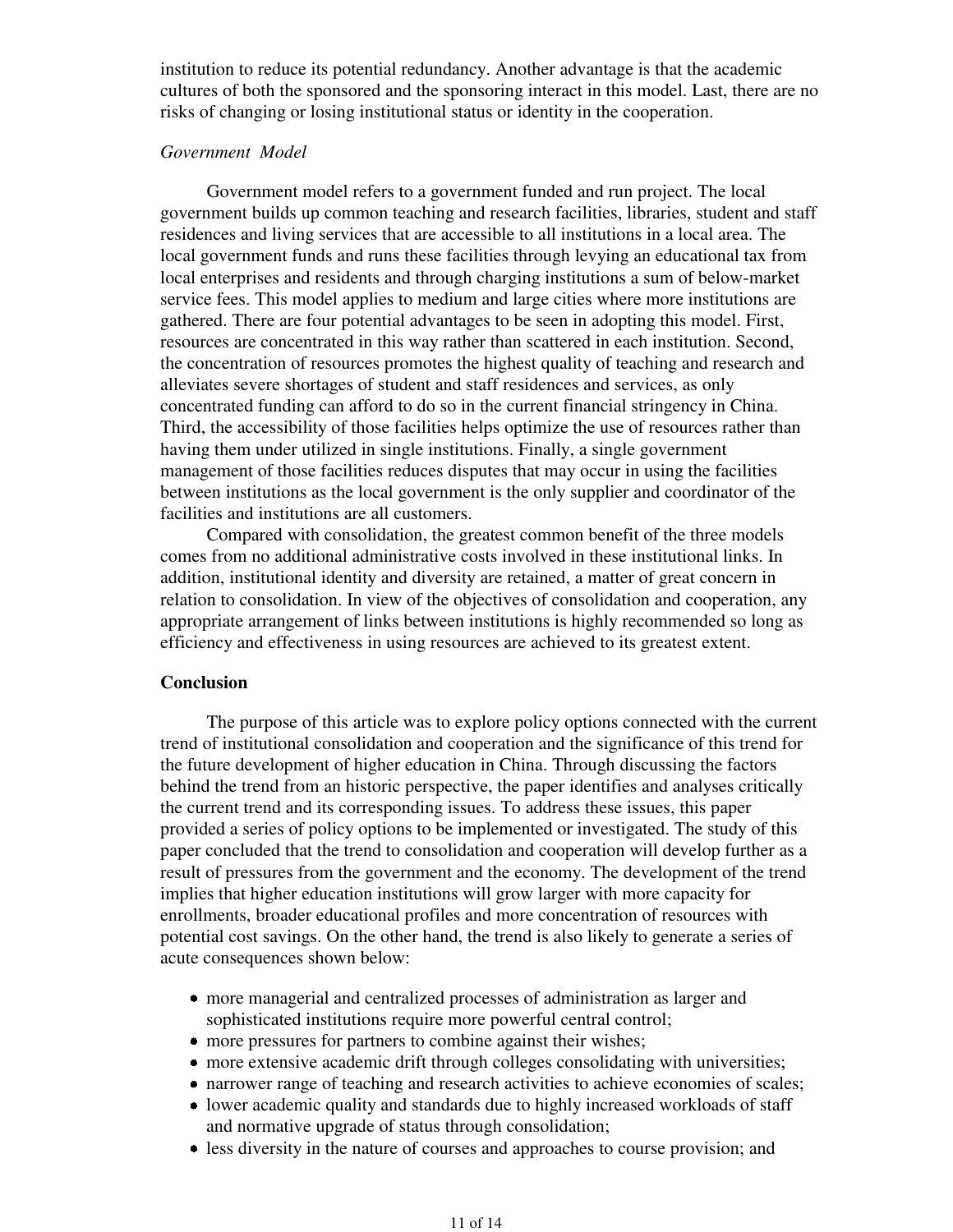more industrial disputes in view of varying wages and different standards for staff's promotion between institutions.

For policy makers and university managers in other countries, the Chinese experience and the discussion of both potential benefits and adversities of the trend is worthy of consideration for improving current policy and practice relating to institutional mergers and consortiums.

## **References**

Clark, B.R. and Neave, G.R. (Eds.). (1992). The encyclopedia of higher education. (Vol. 1-2). Oxford: Pergamon Press

Gilbert, A. (1991) Current issues and future developments in higher education. Journal of Tertiary

Education Administration, 13 (2)

Karmel, P. (1992) The Australian universities into the 21st century. Australian Quarterly, 64 (1)

Li, Peng(1986). Keep reforming educational system and give more materialised support to schools.

Li Peng (1995). Developing higher education through reforms. Zhongguo Jiaoyubao (China Education Daily), 1995, July 12 p1

Li, Zhengyuan. (1995, November 9). Problems in institutional links should be noted. Zhongguo Jiaoyubao (China Education Daily), p3.

MOE & SEC (1984, 1991). Achievements of education in China (1949-1990). Beijing: Author

Pennington, D. (1991) Amalgamations in higher education in Australia: issues in Australian higher education. Canberra: The Australian Vice-Chancellors' Committee

Ribao, Renmin (People's Daily ) 1985, January 20 p5; 1988, March 31 p3; 1988; March 10 p3

Ribao, Renmin (People's Daily,), 1986, December 3 p3

SEC ( 1995). China's education at a glance: essential statistics for 1994. Beijing: Author

SEC (1996).The ninth five-year plan for educational development and the long range development program toward the year 2010. Beijing: Author

SSB (1993-1996). Statistical yearbook: China. Beijing: Author

Wang, Wenyou, (1995, November 23). It is not advisable to set up too many specialities.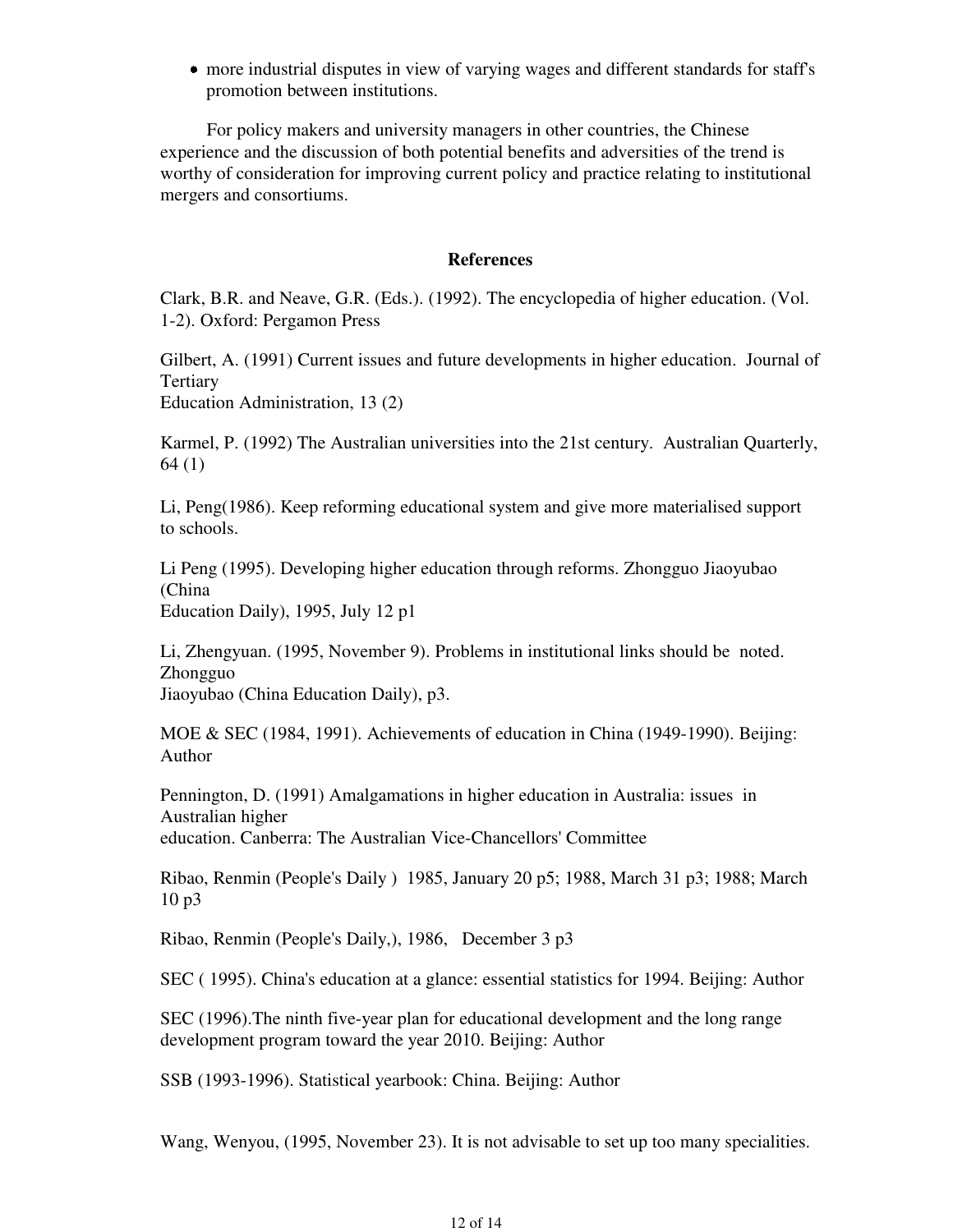Zhongguo Jiaoyubao (China Education Daily), p2

Williams, B. (1988) The 1988 white paper on higher education. Australian Universities Review, 2

World Bank. (1987) China: management and finance of higher education. Washington D.C.: Author

Zhongguo Jiaoyubao (China Education Daily), 1987, July 7 p1

Zhongguo Jiaoyubao (China Education Daily), 1991, April 16 p2

Zhongguo Jiaoyubao (China Education Daily), 1991, October 8 p1.

Zhongguo Jiaoyubao (China Education Daily), 1994, August 25 p1

Zhongguo Jiaoyubao (China Education Daily), 1994, October 6 p1

Zhongguo Jiaoyubao (China Education Daily), 1995, April 20 p3

Zhongguo Jiaoyubao (China Education Daily), 1995, November 24 pp1-2

Zhongguo Jiaoyubao China Education Daily), 1995, December 4 p1

Zhu. Kaixuan, (1995, November 24). Actively and intensively promoting reforms in higher education management system. Zhongguo Jiaoyubao (China Education Daily), p1.

## **About the Author**

Fang Zhao Faculty of Education University of Western Sydney P.O.Box 10 Kingswood, 2145 NSW Australia. Postal address: 28/74 Hawkesbury Road, Westmead, 2145 NSW Australia

Email address: n9502277@scholar.nepean.uws.edu.au

Ms Fang Zhao was an Associate Professor in one of key universities in China before she started her research in Australia.She was awarded Master of Education degree by an Australian university for her research in higher education and economic development. She is at the final stage of her doctoral research in the governance and funding of higher education.

#### **Copyright 1998 by the** *Education Policy Analysis Archives*

The World Wide Web address for the *Education Policy Analysis Archives* is http://olam.ed.asu.edu/epaa